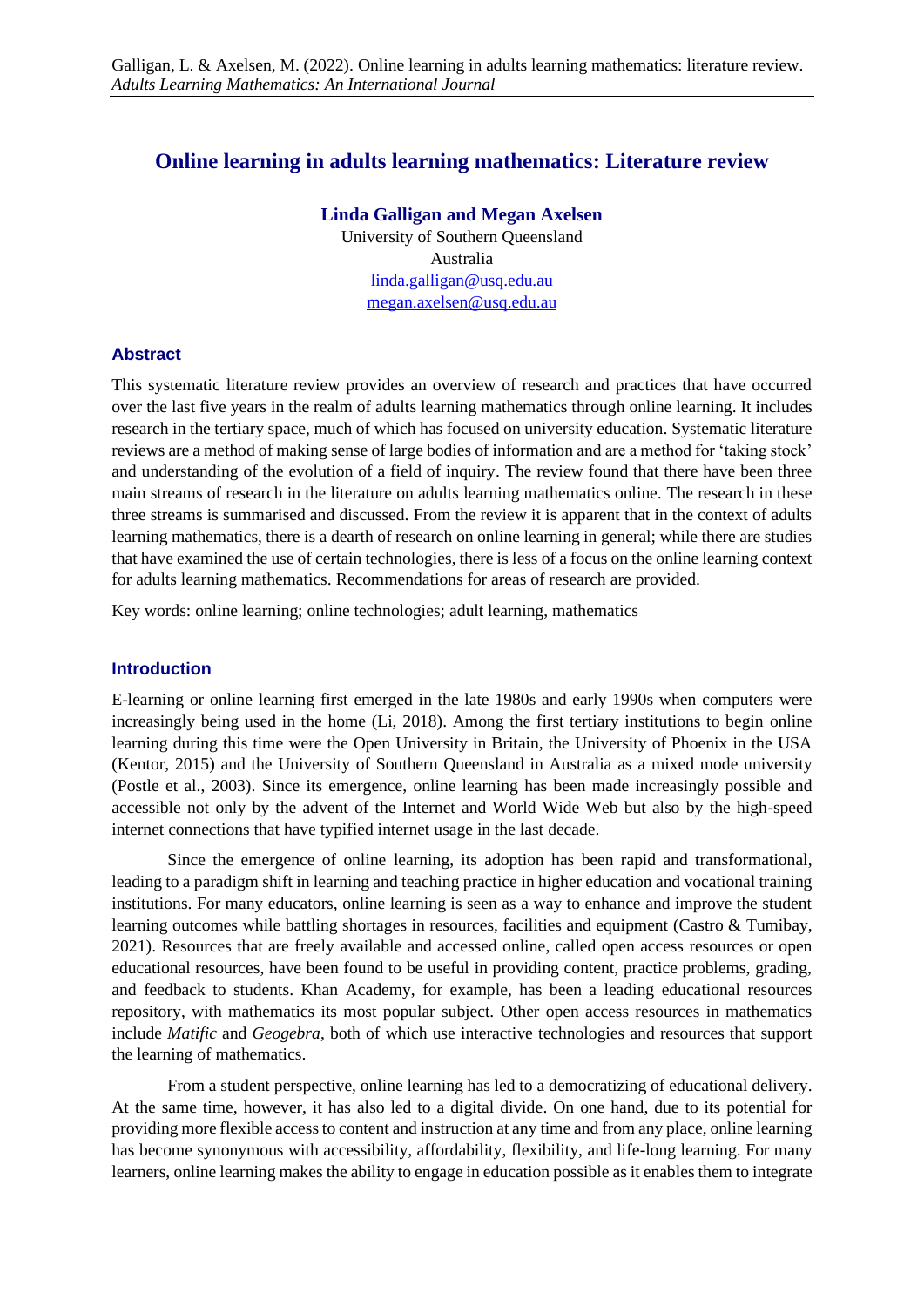education into their lives rather than interrupting their lives for an immersive experience. One group of learners for which this is particularly the case is adult learners.: For this group of learners, who are more likely to have work and family obligations to balance alongside attaining a degree, online learning provides the flexibility they require to engage in more advanced levels of study (Francis, Wormington, & Hulleman, 2019; Meisami, 2020). However, research has also recognised that online learning may be more beneficial for some types of students compared to others (Francis et al., 2019). This means that as well as democratizing of educational delivery, online learning has also led to a digital divide. Inequalities in the ways different students access and engage with online learning occurs due to such factors as network coverage, device type, time of day, socio-economic status, age, educational background, and digital competence and experience (Azıonya & Nhedzı, 2021; Dhawan, 2020; Eynon, 2009; Hillier, 2018). Thus, as recognised by Dhawan (2020), while online learning can help in providing inclusive education, online learning systems, pedagogies and practices need to be developed in such a way that ensures no student is disadvantaged by the use of online learning as a result of, for example, their location, social class, and ethnicity. The need to continually consider this digital divide also means there remains the need to be highly cognizant of the impacts on students of the technologies, systems, pedagogies, and practices used on online learning and teaching.

Although online learning was already experiencing a rapid uptake by educators and students before the Covid-19 pandemic, for many universities and vocational education providers, the pandemic accelerated the move to online learning. Large numbers of lectures were quickly moved online as online learning became a panacea in the time of crisis. This quick transition meant that educators who may have had little or no experience of teaching online were suddenly tasked with adapting their classroombased teaching approaches and materials to the online space, and they had to quickly learn how to teach and engage students in an online environment (Albano, Antonini, Coppola, Dello Iacono, & Pierri, 2021; Livy, Muir, Murphy, & Trimble, 2021).

For many educators, this rapid move online proved challenging, and while in some cases the impact was 'bad online teaching', it also challenged educators and researchers to engage with learners using Information and Communications Technology (ICT) tools and methodologies and it stimulated new ideas and new ways of approaching teaching and learning. It also prompted educators to re-examine their teaching (e.g. Albano et al., 2021; Brunetto, Bernardi, Andrà, & Liljedahl, 2021; Maciejewski, 2021) and has opened up a whole new vista of education possibilities (Trenholm & Peschke, 2020). Furthermore, while concerns for student equity was one of the reasons some educators resisted the move to fully online learning formats prior to the Covid-19 pandemic, during the emergency transition to online learning, strategies related to an ethos of care were adopted by educators to mitigate and address equity issues, including those of flexibility, reducing coursework to essential content, and personalization (Goin Kono & Taylor, 2021).

As the adoption of online learning has been rapid and transformational, and is constantly leading to evolutions and innovations in learning and teaching practice, it is useful to regularly stop to 'take stock' of the innovation and research that has occurred to identify trends and innovation in practice, impacts on and changes in student experiences, and potential areas where learning and teaching practice needs be improved. It is also cognizant to pause to reflect regularly. First, the sector needs to ensure learning and teaching practices address contemporary students' learning needs and lead to deep learning rather than an 'illusion of understanding' (Schwartz, 2013, p. 1). Second, the sector should explore and articulate how learning methods in a discipline have evolved with changes and developments in online learning technologies and online learning trends. To contribute to our understanding of how online learning has impacted on how adults learn mathematics, this paper provides a systematic literature review of the research from the last five years on online learning in mathematics, with a focus on adult learners and adult learning contexts.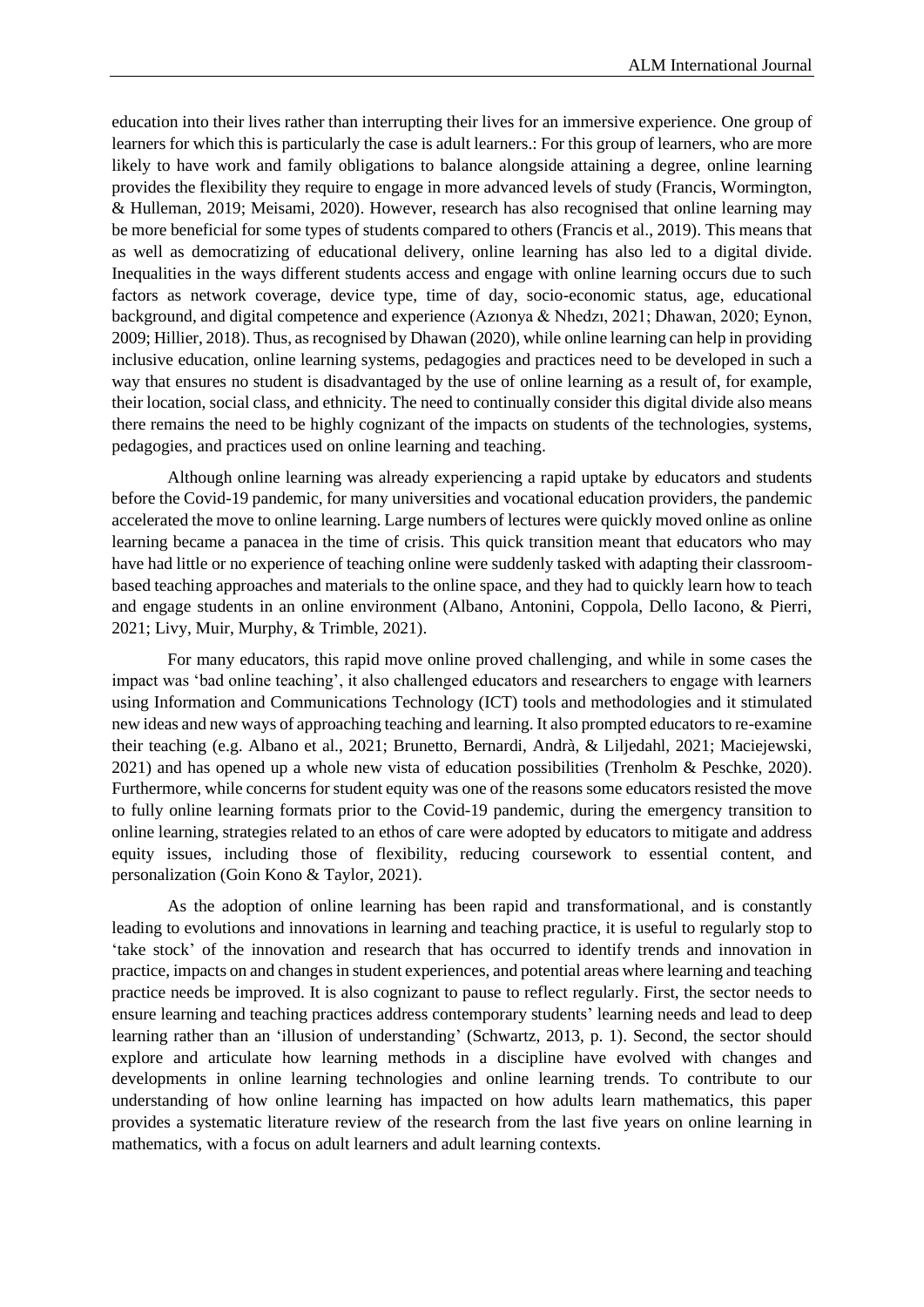### **Methodology**

Systematic literature reviews are a method of making sense of large bodies of information and involve an interpretation of a selection of documents on a specific topic that optimally involves summarization, analysis, evaluation, and synthesis of the documents (Petticrew & Roberts, 2016). Singh and Thurman (2019) suggest systematic literature reviews are a useful method for understanding of the evolution of a field of inquiry, while Tondeur, van Braak, Ertmer, and Ottenbreit-Leftwich (2017) propose the advantage of such a review is that is can produce a map of the 'bigger picture' of a specific topic or area of research. The purpose of this systematic literature review is to explore and highlight the innovations that have occurred in online mathematics education, as well as changes in both practice and the contemporary learning needs of adult learners.

The researchers collected papers relating to adults learning mathematics using online learning or online learning technologies. Journals that focus on mathematics learning (in higher education) and adults learners were of particular interest, including Educational Studies in Mathematics, Mathematics Education Research Journal, International Journal of Mathematical Education in Science and Technology, and Adults Learning Mathematics; however the search terms 'adults' and 'online learning'; and 'mathematics' were also used to find related papers published in other journals, such as those in with a focus on teaching and learning or technology use in higher education.

In determining what constituted 'online learning', it was important to define our understanding of online learning. This is because, despite the central role online learning now plays in the higher and vocational education space, authors and scholars often use the term 'online learning' to mean very distinct, and sometimes contradictory concepts, and the term has a range of meanings attached to it (Singh & Thurman, 2019). For example, it may be defined as learning taught live via technology, or hybrid learning with online content and practice problems, or fully online [perhaps even self-paced] with teachers available to help, or asynchronous learning with recorded teaching lectures.

In this paper we understand online in terms of a definition proposed by Singh and Thurman (2019). From their systematic literature review of definitions of online learning (1988-2018), Singh and Thurman (2019) suggested that online education may be defined as "education being delivered in an online environment through the use of the internet for teaching and learning. This includes online learning on the part of the students that is not dependent on their physical or virtual co-location. The teaching content is delivered online, and the instructors develop teaching modules that enhance learning and interactivity in the synchronous or asynchronous environment" (p. 306). We also acknowledge there may be two streams to online learning: one in which learning is undertaken fully online; and a second in which online learning technologies are used as a tool for learning and teaching.

Based on the results obtained from the literature search, the researchers found 31 articles that met the criteria; that is, they were about adults learning mathematics though online learning. While the literature search was limited to the last five years (since 2016), most of the articles (20) were published in the last two years (2020, 2021). Of these, half (10) were written in response to the Covid-19 and the rapid move to online education as this move led to much innovation and practice change in online mathematics instruction and learning. Thus, in undertaking a systematics review of the literature, we identified three main streams of research and the papers are reviewed within these three streams:

- Adults learning mathematics online;
- Teaching mathematics online; and
- The impact of the Covid-19 pandemic on online mathematics education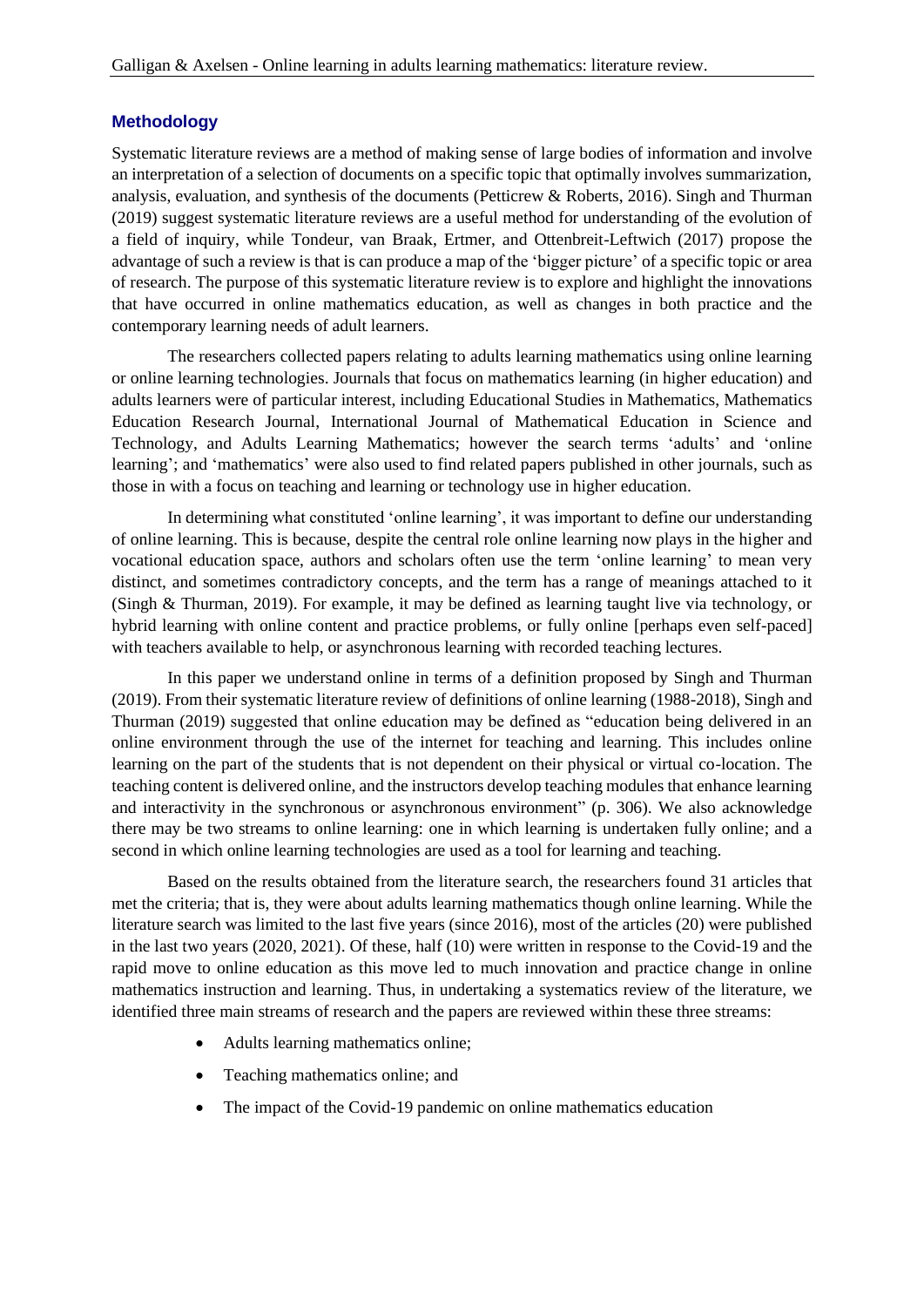## **Systematic Literature Review (2016-2021) about online learning and adults learning mathematics**

#### **Adults learning mathematics online**

One of the consequences of the increased accessibility of online education and the resultant democratization of higher education has been an increase in the number of adults undertaking tertiary study (Barr, 2016; Talmage, Mark, Slowey, & Knopf, 2016). As mathematics-based courses are part of the curriculum for many programs and disciplines (e.g. in nursing, paramedicine, business, psychology, engineering, computing), many adult learners undertaking tertiary study will be required to study a mathematics-based course as part of their program. The increased prevalence of online learning in mathematics education, as well as the increasing number of adults studying mathematics online has led to concerns about how the delivery of content through online methods has affected these learners' engagement and outcomes in mathematics courses and subjects.

#### *Attitudes towards technology, online learning, and mathematics*

Mature students are often anecdotally thought to be more anxious about technology than younger students, to the extent that they avoid using technology; however, research has shown this is not generally the case. In their research exploring age differences in use and attitudes towards online learning and the use of digital technologies, Staddon (2020) found no difference between mature and non-mature students' attitudes overall, nor for the dimensions related to confidence and utility (students in this research came from a range of disciplines, including mathematics). While this research did find that mature students used fewer technologies than younger students and used them less frequently, the mature students had used those technologies for a longer period over their lives.

Research by Heretick and Tanguma (2021) into attitudes towards statistics among adult learners discovered older adult students found their online learning experiences in statistics to be more rewarding than younger adult learners. In addition, when their possible deficits in online technology were addressed, these older students performed as well, or better than, their younger colleagues.

For adults learning mathematics, including in the online learning mode, research has shown that challenges are often more related to the mature-aged status of the learners rather than the mode of study, especially in relation to mathematics competence and attitudes. For many mature-aged students, there can be a considerable gap in time between finishing compulsory education and beginning more advanced study, such as at university (Galligan, Frederiks, et al., 2017; Robinson et al., 2019). Engagement with mathematics may also be accompanied by apprehension and fear, particularly if previous experiences of mathematics have been negative, or if learners lack mathematics experience or are underprepared, lack confidence, feel anxious about mathematics, or have protected themselves by avoiding the subject (Cousins, Brindley, Baker, & Johnston-Wilder, 2019; Ryan & Fitzmaurice, 2017). Many mature students may also feel at a disadvantage compared with their younger counterparts who have entered higher levels of education straight from high school where they have had recent mathematics educational experience (Ryan, 2019). Some research has also found that mathematics prerequisites for entry into undergraduate programs are not enforced at many universities (Robinson et al., 2019). When students are only advised of the level of senior mathematics that is 'assumed' or given the 'recommended knowledge' for their degree, they can feel uncertain whether their current mathematical skills are enough for the tertiary study they are about to undertake.

Heretick and Tanguma (2021) suggested that for adults learning mathematics, online learning provides opportunities for the application of heutagogical principles, also known as self-directed learning. Methods based on heutagogy expand learners' control and choices over their own learning experiences. Such methods are particularly relevant in online education as it is a learning context that often requires students to guide their own learning and be self-motivated in that learning (Yen & Liu, 2009). When applying heutagogy to the online education of adults learning quantitative-based content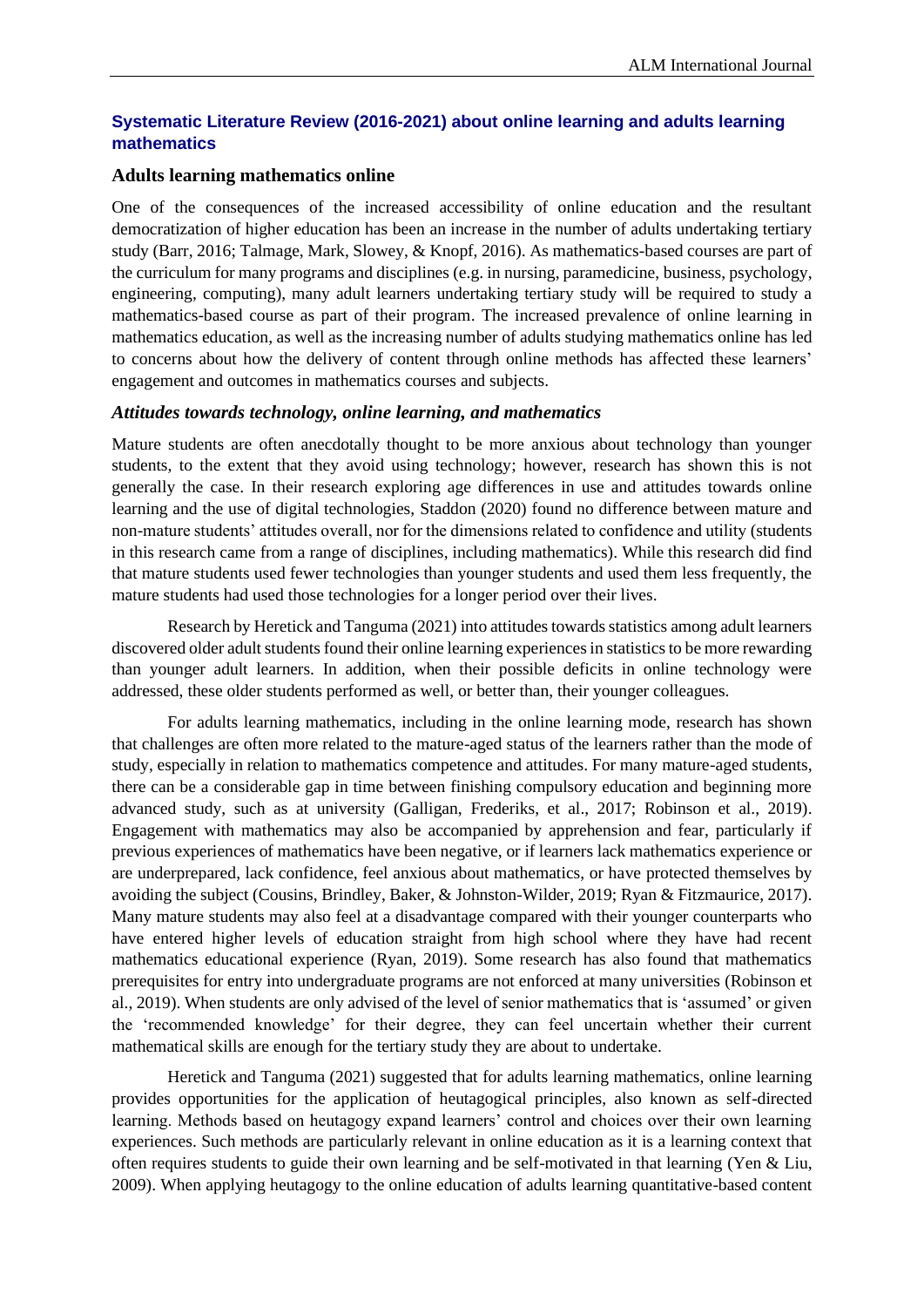(such as in statistics and mathematics), Heretick and Tanguma (2021) argued that it is a method that is most appropriate for adult learners who come to online study with competence but also with positive attitudes, expectations, and adaptability.

#### *Impact of online learning on student success and engagement*

Researchers have been interested in comparing the learning outcomes for students undertaking online learning with those students undertaking traditional face-to-face learning. Findings from these comparisons have delivered mixed results. For example, in a study of 1,411 learners (of various ages) undertaking mathematics courses, Francis et al. (2019) found that students enrolled in online courses received lower course grades and lower pass rates compared to students enrolled in face-to-face courses. The authors noted, however, that the students enrolled in online courses were more likely to be women, identify as an underrepresented ethnic/racial minority group, adult learners (i.e., 25 or older), and enrolled part time, all of which are considered factors that impact student success (i.e. gender, race/ethnicity, age and type of attendance; see Alyahyan & Düştegör, 2020, for a review of the literature on the factors that impact and predict student success). The authors acknowledged, however, that in interpreting their research it was important to note that the size of effects were small (Cohen's  $ds =$ 0.17–0.28).

In a study of 132 adult learners learning mathematics, Moreno-Guerrero, Aznar-Díaz, Cáceres-Reche, and Alonso-García (2020) reported finding that students studying through the e-learning method (online) were more likely to do better than their counterparts studying through the traditional expository method (direct instruction by the educator). The authors found that the use of online learning had a positive influence on the motivation, autonomy, participation, understanding of mathematical concepts, and grades of learners (compared to traditional teaching methods). The authors did note, however, that while the teaching to the e-learning cohort occurred through online methods, students had the option of attending a face-to-face teaching session if they felt they needed it; although, "hardly any [e-learning] students attended the face-to-face option" (p. 6).

Meisami (2020) examined the impact of online learning on the success of undergraduate students enrolled in a low-level mathematics course. As well as comparing differences between modes of delivery (online versus face-to-face), the author also compared whether characteristics such as age (adult students versus school leaver) had an impact on success in the course. The authors found that adult students studying in low-level mathematics courses that were fully online performed just as well as their adult learner counterparts who were studying face-to-face. They also found no correlation between age and success in the course.

In a review of the literature on fully online undergraduate mathematics instruction, Trenholm, Peschke, and Chinnappan (2019) found that while some studies reported lower student achievement in fully online mathematics courses, other studies reported finding no differences in student outcomes in fully online instruction compared to face-to-face instruction. In their review, the authors also found that students in fully online mathematics courses tended to be more dissatisfied compared to students in face-to-face instruction, and retention rates were lower. They therefore argued that compared to faceto-face instruction and fully online instruction occurring in other disciplines, the fully online modality has not worked well in tertiary mathematics instruction and suggested that more pedagogical – rather than just technological – innovations were needed.

The mixed findings emerging from research exploring how online learning has affected student engagement and outcomes (compared to face-to-face instruction) could be a result of different ways that researchers define and interpret online learning (for example, is it learning that is undertaken fully online or is it learning in which online learning technologies are used as one tool in the instruction). In addition, in many studies the definition of online learning informing the research is not well articulated, thus making comparisons across studies difficult. Research by Johnson and Mejia (2014) has also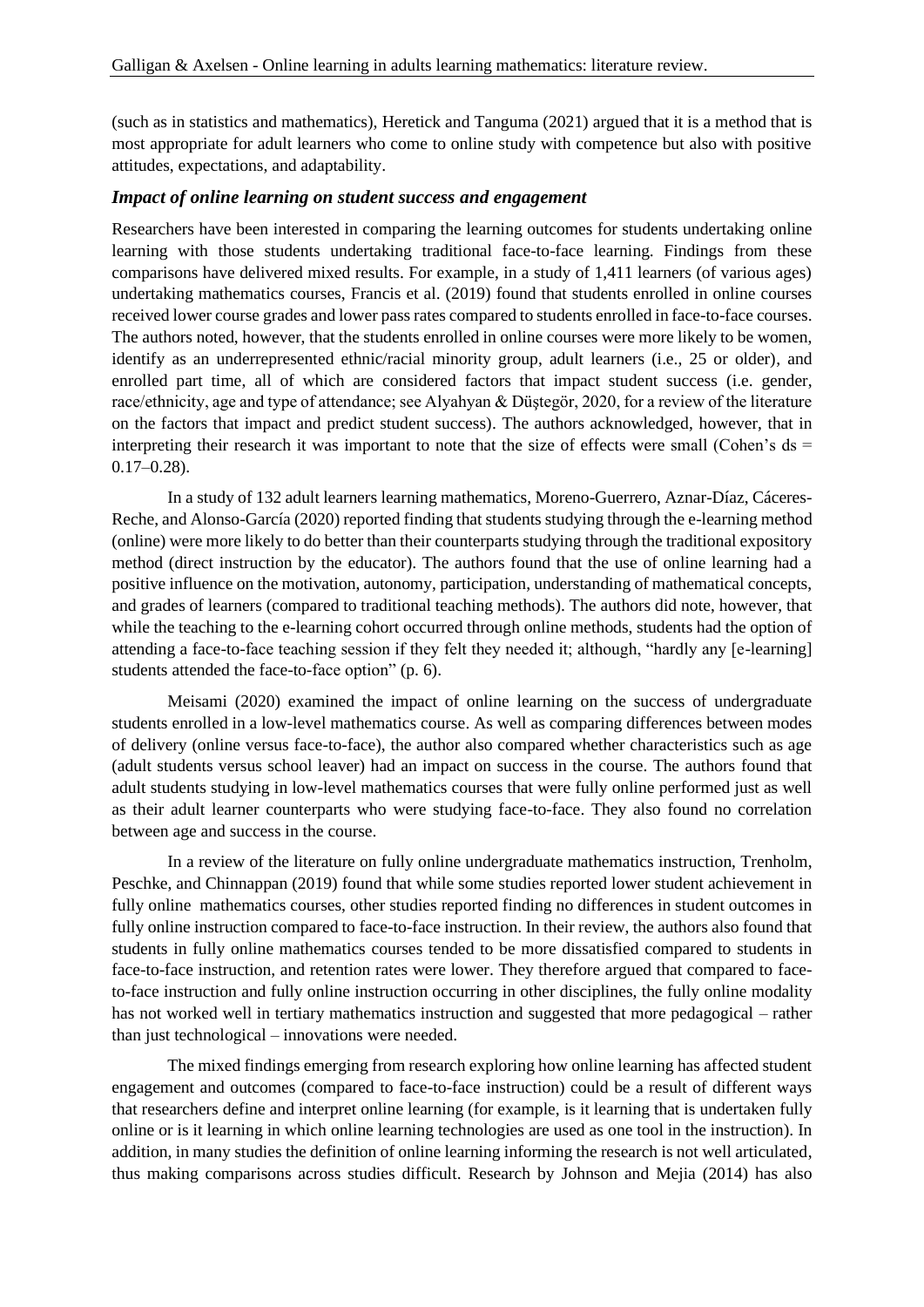shown that success in online learning (in general, not specific to mathematics) has a relational link to time; the authors found that while online students displayed negative short-term effects for course-level performance and persistence, in the long-term there were positive long-term outcomes from ongoing engagement in online learning (including degree completion).

#### **Teaching mathematics online**

As mathematics teaching and learning has increasingly moved into the online realm, researchers have been interested in exploring how to best teach mathematics online and the impacts of this online learning on student understanding and student success in mathematics. Indeed, an ongoing issue in mathematics learning and teaching is the visual nature of mathematics, which can become problematic when instruction and learning is moved online. In a review on the use of digital technologies in tertiary mathematics, Attard, Calder, Holmes, Larkin, and Trenholm (2020) noted that concerns related to how to communicate mathematically in digital technology-enabled mediums, continue to be a recurring research theme. Such research has raised concerns about the constraints these technologies place on effective communication of mathematical language, syntax, and symbolism, critical to interactions and, ultimately, successful task completion in mathematics. The authors suggested such constraints may increase cognitive load, thus making an already challenging subject even more difficult to learn.

Since the early 1990s, when technological tools of video conferencing and audio graphics first started to emerge, they have been trialled to make mathematics 'e-learning' more visual (Galligan, McDonald, Hobohm, Loch, & Taylor, 2015), with varying success. Today, the use of video as an online learning tool still continues to challenge current boundaries of educational practice in mathematics education (Attard et al., 2020). Screencasts (Dunn, Loch, & Scott, 2018), recorded lecture videos (Tisdell & Loch, 2017; Trenholm, Hajek, et al., 2019), and student-created videos (Galligan, Hobohm, & Peake, 2017) are some of the ways educators deliver and discuss mathematics online.

The growth of open access instructional video repositories and their widespread use as a tool to support mathematics education has also raised a need to assess how those educational resources impact on learning. For example, although Kahn Academy has been an educational resource since 2008, and it is regularly updated and improved, studies of its impact on teaching and learning, particularly since the employment of the flipped classroom model, are still emerging. A recent investigation of the effectiveness of Kahn Academy, including for mathematics teaching and learning, has highlighted the need for more robust research into these types of resources (Yassine, Kadry, & Siciilia, 2020). While there is little research exploring adults' use of open access resources to support their learning in mathematics, a study by Attard (2016) evaluating *Matific* as a learning resource, found that *Matific* enabled teachers to individualise learning, and that when learning is differentiated this way, students appeared to be more engaged as the content with which they were interacting contained an appropriate level of challenge. While the research examined the attitudes of primary school teachers, arguably the same principles of individualisation and differentiation could be applied in an adult learning context – this would, however, be an interesting question for researchers exploring adults learning mathematics.

While much research suggests that students are generally satisfied with such 'online' forms of instruction (either as a supplemental resource or a replacement for live lectures; Attard et al., 2020), Trenholm, Hajek, et al. (2019) found that a reduction in live lecture attendance coupled with a dependence on recorded video lectures has been associated with an increase in surface approaches to student learning. Surface approaches to learning are based on extrinsic motivations where the goal is to avoid failure with minimum time and effort, leading to 'surface' type learning actions such as rote learning and memorizing concepts. Alternatively, deep approaches to learning are based on intrinsic motivation, where the goal is to maximize understanding (Le, Joordens, Chrysostomou, & Grinnell, 2010). A student who takes a surface approach focuses on the concrete aspects of tasks, while a student who adopts a deep approach focuses on the meaning of the task (Trenholm, Hajek, et al., 2019). The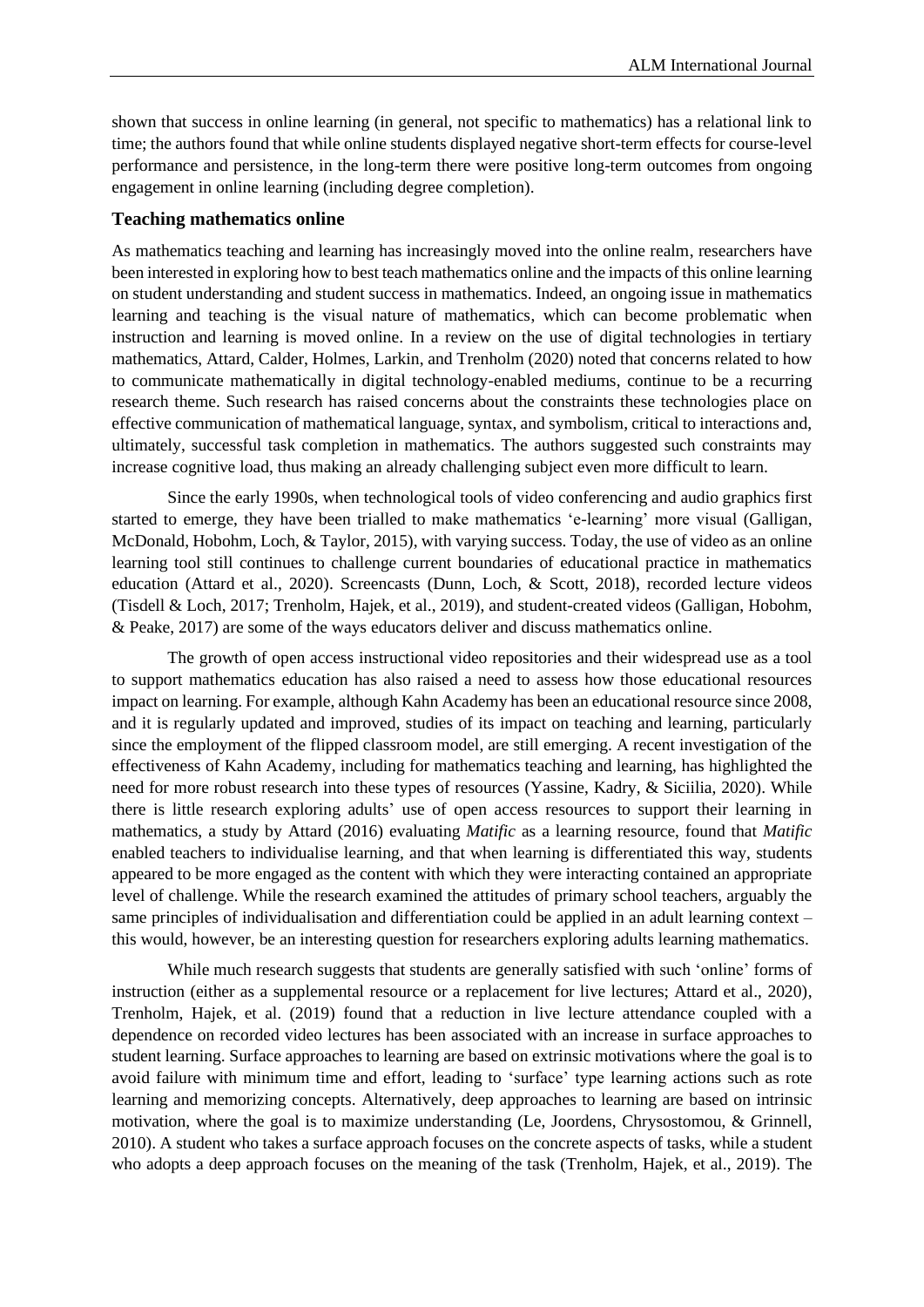authors concluded that regular use of recorded video lectures as the main tool for instruction may therefore reduce the quality of student learning.

### **The impact of the Covid-19 pandemic on online mathematics education**

Since the pandemic, a volume of research has emerged examining how the pandemic and the rapid move to online education has impacted mathematics learning and teaching. This research has focused on a range of impacts and can be broadly categorised into three main streams: impacts of the pandemic and the rapid move online on student learning, impacts on educators, and pedagogical innovation in mathematics that resulted from the rapid transition online.

#### *Research exploring the impacts on students learning in mathematics*

A small number of studies have investigated the impact of the pandemic and the rapid move online on student learning. For example, Bringula, Reguyal, Tan, and Ulfa (2021) examined the challenges for 69 online college learners studying 'numerical analysis' in Manila, the Philippines during the pandemic. The authors found that the shift to online learning had a negative impact on the mathematics selfconcept of learners (i.e. students confidence in their skills and abilities to accomplish certain tasks). Tyaningsih, Arjudin, Prayitno, Jatmiko, and Handayani (2021) similarly explored the impacts of the pandemic and the move to 'learning from home' on students in Indonesia. The study was undertaken with 169 higher education students studying mathematics. Using qualitative surveys to explore students experience of online learning from home, the authors reported that students experienced several constraints and difficulties that impacted on their ability to learn and participate in their learning. These included internet network constraints, costs related to increase internet use (and not having the resources for those costs), and environmental restraints (such as no room in the house to adequately be able to learn online).

Matthews, Jessup, and Sears (2021) highlighted how students of colour, who have traditionally been marginalised, continued to experience inequalities during the pandemic and this was exacerbated by the historical positioning of Black parents as obstacles to learning. The authors thus argued for the expansion of direct networks for Black parents to share, communicate, and advocate for their own needs and spaces around mathematics as a way to support the online mathematical learning of their children.

Darragh and Franke (2021) explored parent perspectives on home-learning mathematics during the lockdown in New Zealand. One hundred and sixty-four parents participated in the study, and their children (n =1 260) were from all levels of school (primary, intermediate and secondary). The authors reported that parents were generally very engaged in the home learning of mathematics. They also found that to support their child's mathematics learning, many parents turned to online mathematics programs (open access education resources), about which they were very positive.

#### *Research exploring the impacts on educators of mathematics*

A larger number of studies focused on the impacts of the pandemic and the rapid transition to online education on educators at all levels of education (primary, secondary, tertiary). This body of research examined issues that include how educators responded to the sudden move to online learning, how they managed their teaching activities, what distance/online practices in mathematics education emerged in response to the pandemic and the push to move online and how educators experienced these practices. A common thread through many of these studies was the process of discovery – discovering new ways to teach, new ways to teach online, new ways to use technology, and importantly, new ways to teach mathematics.

For example, Albano et al. (2021) used essays composed by 44 Italian mathematics teachers from primary school to undergraduate level to explore how these teachers perceived the unexpected transition from a face-to-face setting to distance education. The authors found that the disruption of the educational setting led to teachers' discovering key aspects of the didactic system including the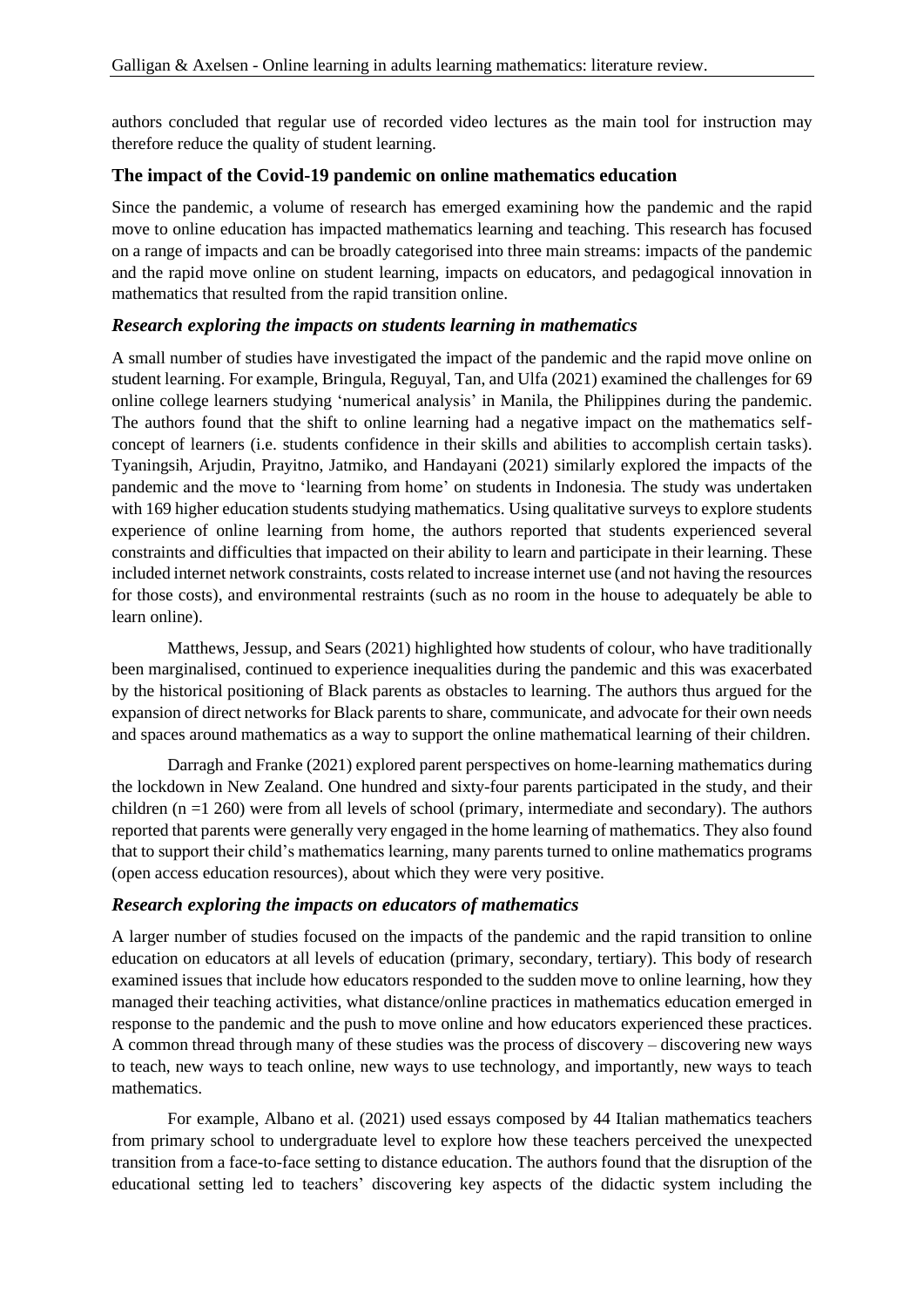teacher's roles, their reflection on mathematics and its teaching, and attempts to reconstruct the didactic system in a new way.

Cassibba, Ferrarello, Musso, Pennisi, and Taranto (2021) explored how 27 Sicilian State University mathematics professors taught mathematics at distance, something many had never experienced before. The authors found that the educators started to appropriate new artifacts (pen tablets, mathematical software, e-learning platforms) to replicate their face-to-face teaching modality, with the majority (59%) finding the move online beneficial in terms of better teaching or learning.

In a study of 1719 secondary mathematics teachers, Drijvers et al. (2021) explored the distance practices that emerged during the pandemic and how teachers reacted to the experience. Results from the research showed that the use of video conferencing tools increased substantially, while the use of mathematics-specific tools that were used before the lockdown reduced. Unsurprisingly, teachers' confidence in using digital technologies was found to increase considerably during the lockdown.

Krause, Di Martino, and Moschkovich (2021) used personal narratives to show the impact of the pandemic on their goals related to teaching mathematics, as well as to examine aspects of the standards for mathematics education. Three common themes emerging from the three narratives were: developing a positive mindset toward mathematics; improving interdisciplinary connections; and considering interpersonal and collective matters beyond the individual.

Lopez, Bruun, Mader, and Reardon (2021) explored the experiences of 51 mathematics and statistics instructors before and after the rapid pivot to online teaching and found that while most educators did not change their preference for face-to-face teaching, many were amenable to using more online tools and were slowly accepting additional technological formats.

Fakhrunisa and Prabawanto (2020) explored the perceptions of 48 teachers on online mathematics learning challenges and possibilities during the pandemic. The teachers came from various educational backgrounds, including holding a bachelor's degree, master's degree, or graduating from a professional teacher education program. The authors found that educational experience was one of the factors that impacted teachers' ability to pivot to, and teach online. While the mathematics teachers generally held positive perceptions of online learning and felt it encouraged students to learn more independently, challenges they faced included their readiness and confidence in using the technologies and programs required to undertake online learning, limitations in achieving learning that demands mathematical thinking (online), and constraints in giving feedback to students.

#### *Research exploring pedagogical innovation in mathematics*

In exploring the impacts of the pandemic and the resultant rapid move online, a number of researchers recognised the opportunities the pandemic offered to usher in major pedagogical innovation in mathematics. For example, Livy et al. (2021) discussed how the Substitution, Augmentation, Modification and Redefinition (SAMR) Model can be used to adapt mathematics courses to be taught fully online. The model, developed by Puentedura (2015), was designed to classify types of tasks teachers can use to integrate technology into their classroom. In the model, Substitution refers to the use of technology to replace a task with little or no change, such as narrating a PowerPoint presentation. Augmentation occurs when the technology provides additional functions for the task, such as using an interactive quiz application. Modification occurs when significant changes are made to the learning experience via technology, such as using Google Classrooms or Zoom, and Redefinition occurs when the task is adapted and is unimaginable without the use of technology and cannot be completed without the technology.

From interviews with 120 secondary school mathematics teachers in the Saudi Arabia, Alabdulaziz (2021) explored the types of digital technology that were (and are still being) used in mathematics education during the pandemic. These included mobile technologies, touchscreens and pen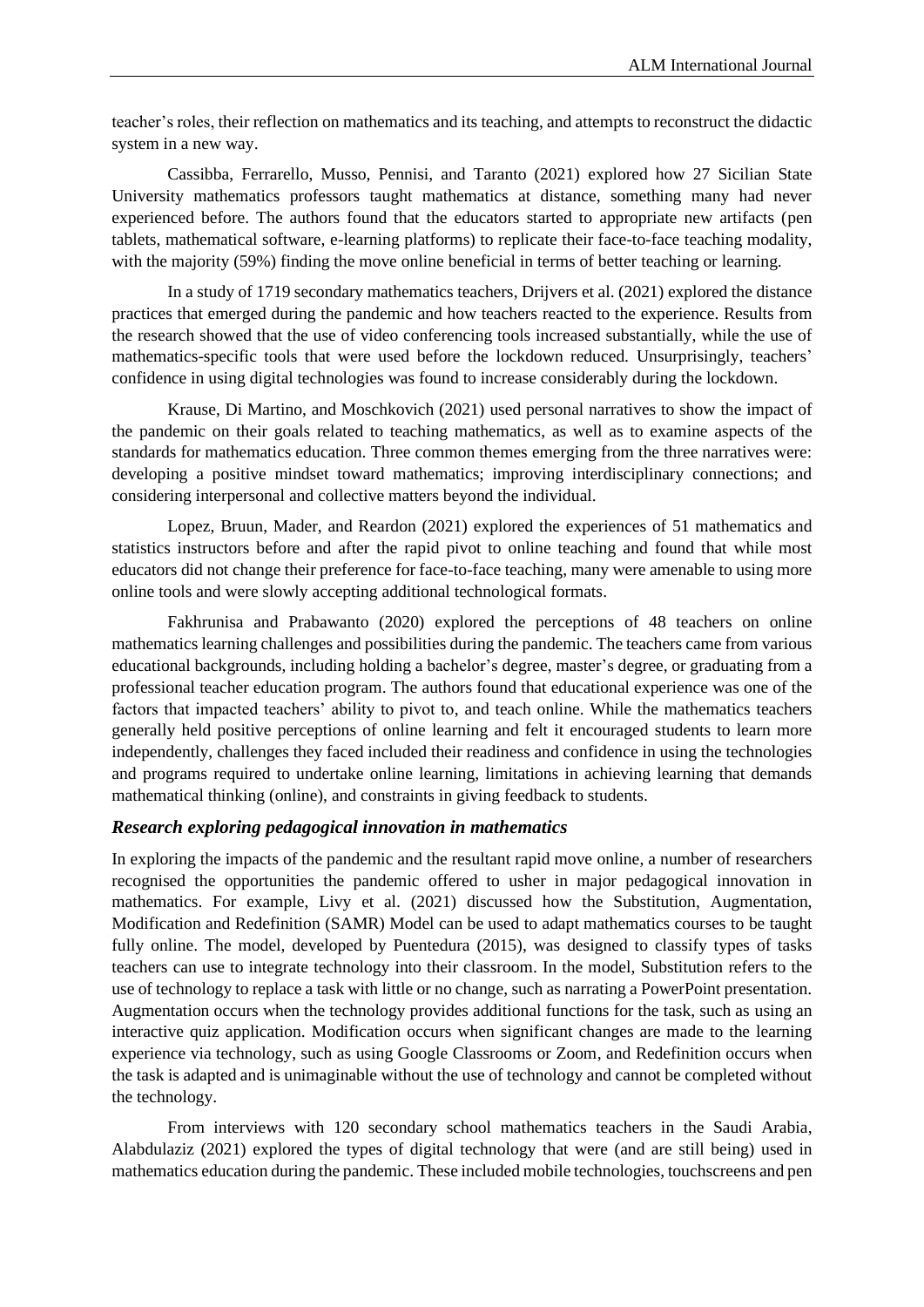tablets, digital library and designing learning objects in mathematics education, Massive Open Online Courses (MOOCs) in mathematics, and computer algebra systems (CAS) such as Mathematica, Maple, MuPAD, MathCAD, Derive and Maxima. Alabdulaziz (2021) reported a positive attitude towards the required use of such technologies, as well as a positive view towards the increased adoption of digital learning in mathematics education in the future.

#### **Future research**

As the pandemic has become recognised as a 'gateway for digital learning in mathematics' (Alabdulaziz, 2021, p. 7609), and mathematical learning and teaching will, as a consequence, be increasingly fully online, we argue that more than ever it is important that researchers and practitioners consider how to best design online learning environments to ensure optimal engagement for learning. Indeed, teaching mathematics online requires more than simply transferring learning materials designed for the traditional classroom-based learning environment to an online learning platform. It also requires careful consideration of the design and functionality of online content, including how it is sequenced, its delivery, and its ease of use – these factors have been identified as among the most influential factors determining student satisfaction, engagement, and their perceived learning in online learning (Jordan & Duckett, 2018; Kite et al., 2020; Xu & Mahenthiran, 2016).

It would be interesting to see research that explores and discusses how online learning design and content can be tailored to meet the learning needs of adults learning mathematics – and it would be prudent for such designs (and the associated research) to consider the research findings presented in this systematic literature review about adults learning mathematics online. For example, it would be interesting for research to explore and provide examples of how heutagogical principles (as suggested by Heretick & Tanguma, 2021) can be applied to online learning design in mathematics to cater to adults' learning needs, and the impact of this design on those learners.

It is also essential that future research considers how to bridge the digital divide to ensure no students are disadvantaged by online learning (particularly where it is the only study option). Such research needs to also consider the technologies, systems, pedagogies and practices used in online learning and teaching and how these may be developed to ensure equitable access for all students.

With the increasing number of adult learners entering more advanced levels of study, such as higher education and vocational education, it is important that research considers how to best meet the needs of these learners. While adult learners (or mature-aged students) no longer show any differences in attitude towards the use of educational technologies compared to their younger counterparts (Heretick & Tanguma, 2021; Staddon, 2020), challenges more related to the mature-aged status of the learners rather than the mode of study remain an issue for these learners (e.g. Cousins et al., 2019; Galligan, Frederiks, et al., 2017; Ryan & Fitzmaurice, 2017). Here, researchers and practitioners have the opportunity to explore how online learning can be used to bridge any educational gaps the learner is experiencing. Indeed, exploring how online learning and online learning design and content can be used to improve mathematics anxiety or a lack of mathematics confidence for adult learners is another relevant issue that should be explored.

Another issue of ongoing importance in research exploring adults learning mathematics online is student outcomes in online learning contexts. Findings from research comparing the learning outcomes for students undertaking online learning with students undertaking traditional face-to-face learning have been mixed. While some research has shown no difference in student learning outcomes between the modes of learning (online versus face-to-face), other research has found that students are less likely to be successful when studying online – and this is a concern. Thus, as well as continuing to evaluate student outcomes (success and engagement) when they are undertaking online learning, it is important to also explore how students best learn mathematics through the different modes (online,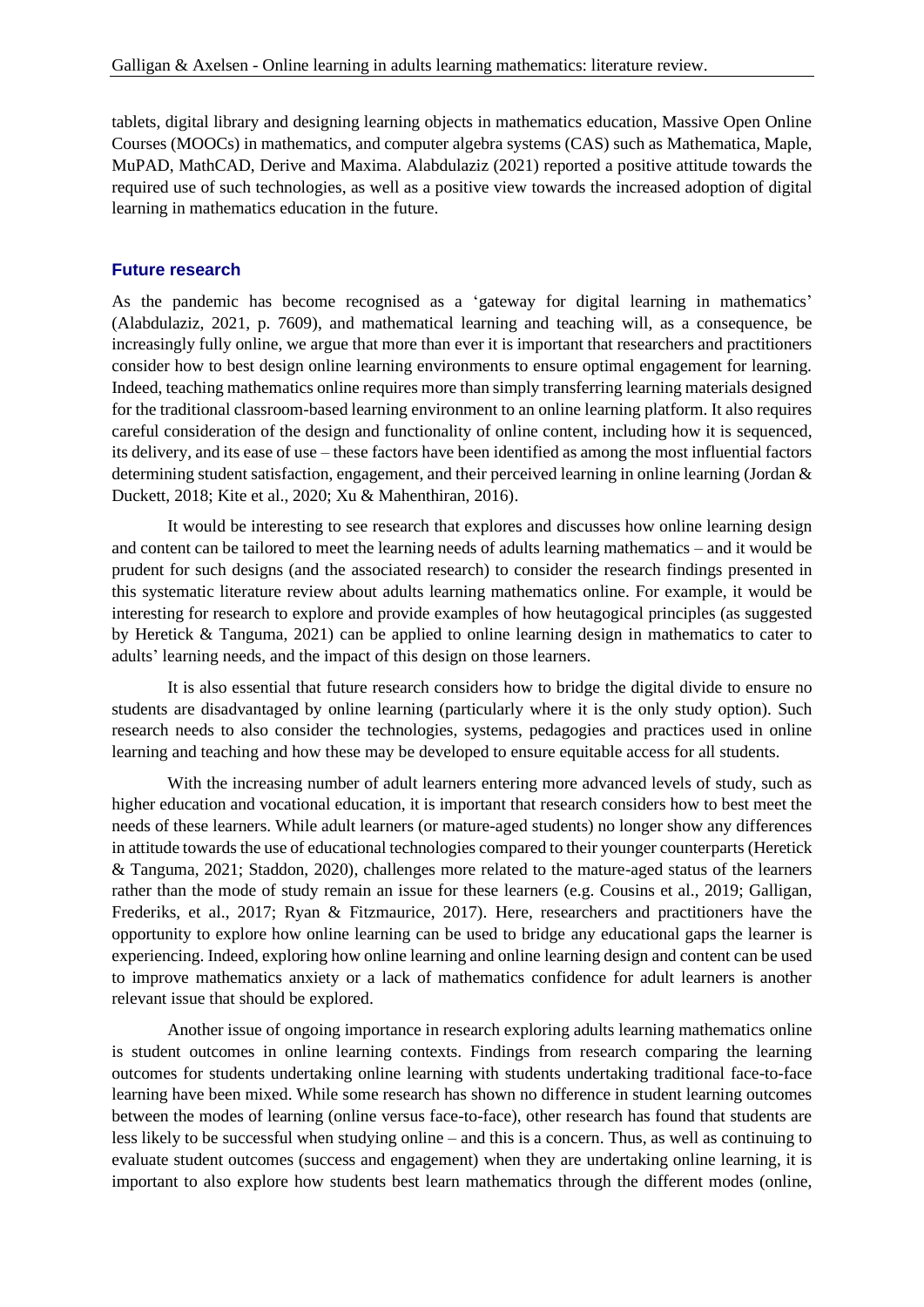face-to-face) and, if there are differences in learning outcomes, how these can be addressed when that learning is moved online.

While research has considered how certain technologies may be used to enhance learning in mathematics, such as the use of screencasts and pen technologies, a wider consideration of adults learning mathematics in fully online learning contexts remains under-researched in relation to this issue and therefore a less understood area of adult learning. Thus, when exploring the use of online learning technologies, there is the opportunity to engage in research that explores how adult learners use and engage with the innovations, as well as how such technologies may be used to support the needs of adult learners.

Further understanding how adults use open access educational resources is a related stream of research. As identified by Yassine et al. (2020) from their investigation into the effectiveness of Kahn Academy, there is a the need for more robust research into these types of resources. From an adult learning mathematics perspective, as adult learners often engage in help-seeking behaviours (Richardson, 2018), it would also be interesting for research to explore how adults learning mathematics use open access education resources to support their learning and how they go about seeking help from these resources in a individually motivated way. Exploring how open access resources that offer interactive learning technologies and resources can be used to individualise learning for adults is another area for research. As has been found for younger students (Attard, 2016), when learning and content is differentiated and individualised to the adult learner's required level of challenge, do adult learners become more engaged? This is indeed an important question in higher education where online engagement remains a contemporary challenge and issue.

Finally, while much innovation and change in practice emerged as a consequence of the pandemic, it is important that we do not lose this momentum in innovation and practice change. Researchers need to continue to engage with the innovation that occurred to explore long term changes in practice, ongoing impacts on adult learners, and how those innovations may be further developed and evolved.

#### **References**

- Alabdulaziz, M. S. (2021). COVID-19 and the use of digital technology in mathematics education. *Education and Information Technologies, 26*(6), 7609-7633. doi:10.1007/s10639-021-10602-3
- Albano, G., Antonini, S., Coppola, C., Dello Iacono, U., & Pierri, A. (2021). "Tell me about": a logbook of teachers' changes from face-to-face to distance mathematics education. *Educational Studies in Mathematics*. doi:10.1007/s10649-021-10108-2
- Alyahyan, E., & Düştegör, D. (2020). Predicting academic success in higher education: literature review and best practices. *International Journal of Educational Technology in Higher Education, 17*(1), 3. doi:10.1186/s41239-020-0177-7
- Attard, C. (2016). *Research Evaluation of Matific Mathematics Learning Resources: Project Report*. Penrith, NSW: Western Sydney University.
- Attard, C., Calder, N., Holmes, K., Larkin, K., & Trenholm, S. (2020). Teaching and Learning Mathematics with Digital Technologies. In J. Way, C. Attard, J. Anderson, J. Bobis, H. McMaster, & K. Cartwright (Eds.), *Research in Mathematics Education in Australasia 2016–2019* (pp. 319-347). Singapore: Springer Singapore.
- Azıonya, C. M., & Nhedzı, A. (2021). The digital divide and higher education challenge with emergency online learning: Analysis of tweets in the wake of the COVID-19 lockdown. *Turkish Online Journal of Distance Education, 22*(4), 164-192. doi:10.17718/tojde.1002822
- Barr, J. (2016). The Plus 50 Population in Higher Education: Challenges and Triumphs. *The Journal of Continuing Higher Education, 64*(1), 51-55. doi:10.1080/07377363.2016.1130570
- Bringula, R., Reguyal, J. J., Tan, D. D., & Ulfa, S. (2021). Mathematics self-concept and challenges of learners in an online learning environment during COVID-19 pandemic. *Smart Learning Environments, 8*(1), 22. doi:10.1186/s40561-021-00168-5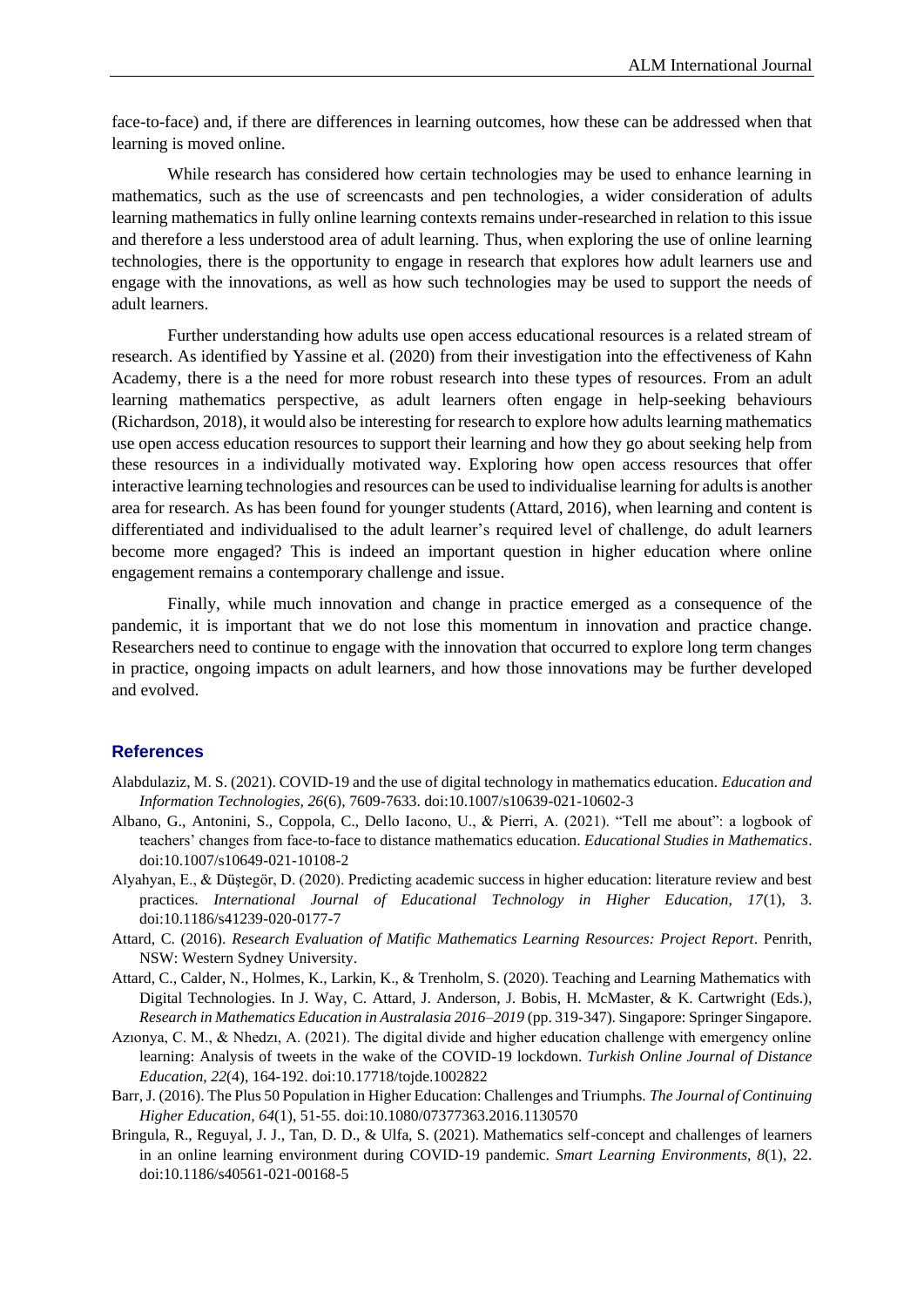- Brunetto, D., Bernardi, G., Andrà, C., & Liljedahl, P. (2021). Teaching as a system: COVID-19 as a lens into teacher change. *Educational Studies in Mathematics*. doi:10.1007/s10649-021-10107-3
- Cassibba, R., Ferrarello, M., M.F., Musso, P., Pennisi, M., & Taranto, E. (2021). Teaching Mathematics at Distance: A Challenge for Universities. *Education Sciences, 11*(1). doi:10.3390/educsci11010001
- Castro, M. D. B., & Tumibay, G. M. (2021). A literature review: efficacy of online learning courses for higher education institution using meta-analysis. *Education and Information Technologies, 26*(2), 1367-1385. doi:10.1007/s10639-019-10027-z
- Cousins, S., Brindley, J., Baker, J., & Johnston-Wilder, S. (2019). Stories of mathematical resilience: How some adult learners overcame affective barriers. *Widening Participation and Lifelong Learning, 21*(1), 46-70. doi:10.5456/WPLL.21.1.46
- Darragh, L., & Franke, N. (2021). Lessons from Lockdown: Parent Perspectives on Home-learning Mathematics During COVID-19 Lockdown. *International Journal of Science and Mathematics Education*. doi:10.1007/s10763-021-10222-w
- Dhawan, S. (2020). Online Learning: A Panacea in the Time of COVID-19 Crisis. *Journal of Educational Technology Systems, 49*(1), 5-22. doi:10.1177/0047239520934018
- Drijvers, P., Thurm, D., Vandervieren, E., Klinger, M., Moons, F., van der Ree, H., . . . Doorman, M. (2021). Distance mathematics teaching in Flanders, Germany, and the Netherlands during COVID-19 lockdown. *Educational Studies in Mathematics, 108*(1), 35-64. doi:10.1007/s10649-021-10094-5
- Dunn, M., Loch, B., & Scott, W. (2018). The effectiveness of resources created by students as partners in explaining the relevance of mathematics in engineering education. *International Journal of Mathematical Education in Science and Technology, 49*(1), 31-45. doi:10.1080/0020739X.2017.1338771
- Eynon, R. (2009). Mapping the digital divide in Britain: implications for learning and education. *Learning, Media and Technology, 34*(4), 277-290. doi:10.1080/17439880903345874
- Fakhrunisa, F., & Prabawanto, S. (2020). Online Learning in COVID-19 Pandemic: An Investigation of Mathematics Teachers' Perception. In *ICEEL 2020: 2020 The 4th International Conference on Education and E-Learning* (pp. 207-213). New York: Association for Computing Machinery.
- Francis, M. K., Wormington, S. V., & Hulleman, C. (2019). The Costs of Online Learning: Examining Differences in Motivation and Academic Outcomes in Online and Face-to-Face Community College Developmental Mathematics Courses. *Frontiers in Psychology, 10*(2054). doi:10.3389/fpsyg.2019.02054
- Galligan, L., Frederiks, A., Wandel, A. P., Robinson, C., Abdulla, S., & Hussain, Z. (2017). Nursing students' readiness for the numeracy needs of their program: Students' perspective. *Adults Learning Mathematics: An International Journal, 12*(1), 27-38.
- Galligan, L., Hobohm, C., & Peake, K. (2017). Using an evaluative tool to develop effective mathscasts. *Mathematics Education Research Journal, 29*(3), 329-348. doi:10.1007/s13394-017-0204-8
- Galligan, L., McDonald, C., Hobohm, C., Loch, B., & Taylor, J. (2015). Conceptualising, Implementing and Evaluating the Use of Digital Technologies to Enhance Mathematical Understanding: Reflections on an Innovation-Development Cycle. In J. Lock, P. Redmond, & P. A. Danaher (Eds.), *Educational Developments, Practices and Effectiveness: Global Perspectives and Contexts* (pp. 137-160). London: Palgrave Macmillan UK.
- Goin Kono, K., & Taylor, S. (2021). Using an ethos of care to bridge the digital divide: Exploring faculty narratives during a global pandemic. *Online Learning, 25*(1), 151-165. doi:10.24059/olj.v25i1.2484
- Heretick, D. M. L., & Tanguma, J. (2021). Anxiety and Attitudes Toward Statistics and Research Among Younger and Older Nontraditional Adult Learners. *The Journal of Continuing Higher Education, 69*(2), 87-99. doi:10.1080/07377363.2020.1784690
- Hillier, M. (2018). Bridging the digital divide with off-line e-learning. *Distance Education, 39*(1), 110-121. doi:10.1080/01587919.2017.1418627
- Johnson, H. P., & Mejia, M. C. (2014). *Online learning and student outcomes in California's community colleges*. Washington, D.C: Public Policy Institute Retrieved from [https://luminafoundation.org/wp](https://luminafoundation.org/wp-content/uploads/2017/08/r-514hjr.pdf)[content/uploads/2017/08/r-514hjr.pdf](https://luminafoundation.org/wp-content/uploads/2017/08/r-514hjr.pdf)
- Jordan, M. M., & Duckett, N. D. (2018). Universities confront 'tech disruption': Perceptions of student engagement online using two Learning Management Systems. *The Journal of Public and Professional Sociology:, 10*(1), Article 4. Retrieved from<https://digitalcommons.kennesaw.edu/jpps/vol10/iss1/4>
- Kentor, H. (2015). Distance Education and the Evolution of Online Learning in the United States. *Curriculum and Teaching Dialogue, 17*(1-2), 21-34.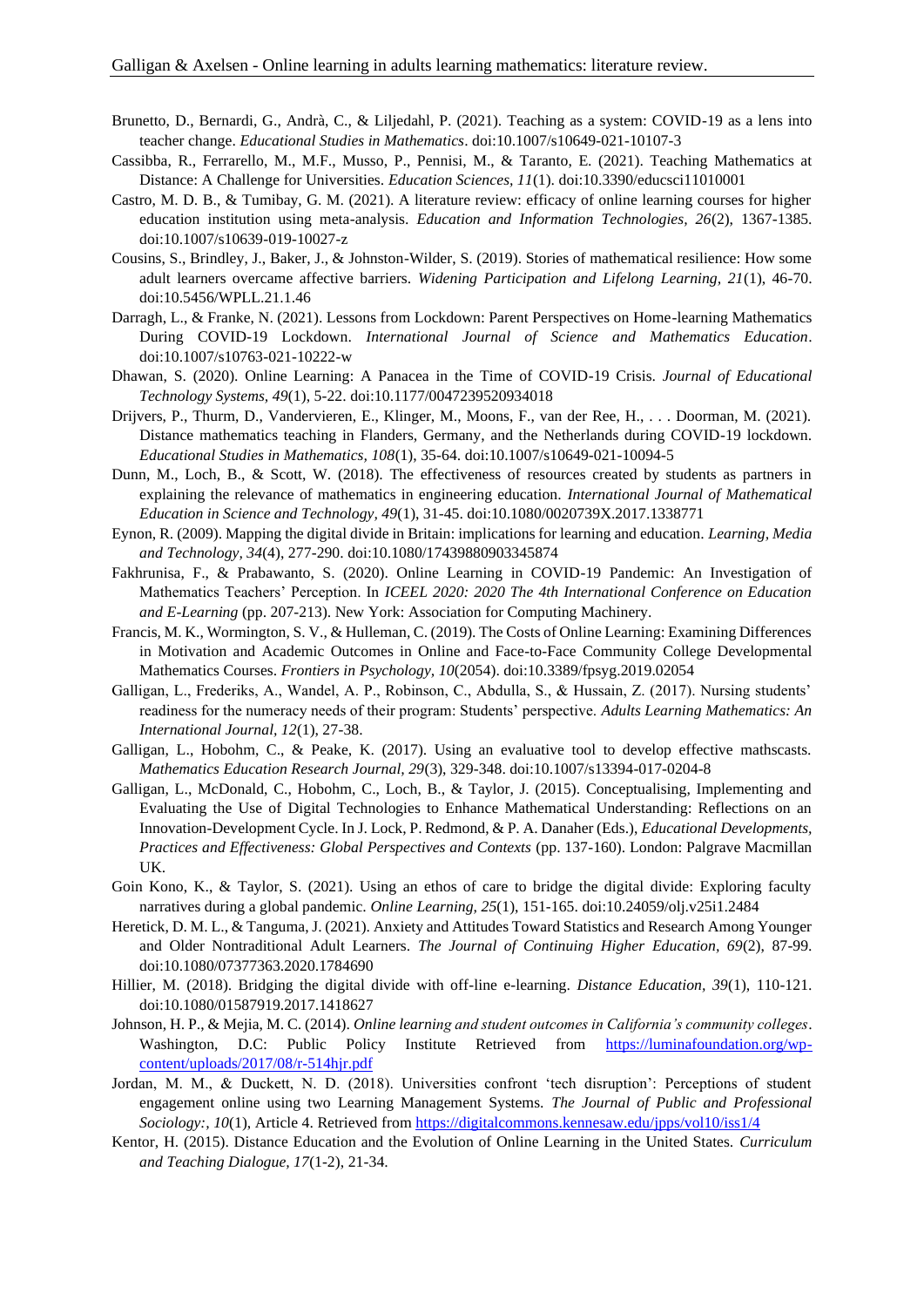- Kite, J., Schlub, T. E., Zhang, Y., Choi, S., Craske, S., & Dickson, M. (2020). Exploring lecturer and student perceptions and use of a learning management system in a postgraduate public health environment. *E-Learning and Digital Media, 17*(3), 183-198. doi:10.1177/2042753020909217
- Krause, C. M., Di Martino, P., & Moschkovich, J. N. (2021). Tales from three countries: reflections during COVID-19 for mathematical education in the future. *Educational Studies in Mathematics*. doi:10.1007/s10649-021-10066-9
- Le, A., Joordens, S., Chrysostomou, S., & Grinnell, R. (2010). Online lecture accessibility and its influence on performance in skills-based courses. *Computers & Education, 55*(1), 313-319. doi[:https://doi.org/10.1016/j.compedu.2010.01.017](https://doi.org/10.1016/j.compedu.2010.01.017)
- Li, K. C. (2018). The evolution of open learning: A review of the transition from pre-e-learning to the era of elearning. *Knowledge Management & E-Learning, 10*(4), 408-205. doi:10.34105/j.kmel.2018.10.025
- Livy, S., Muir, T., Murphy, C., & Trimble, A. (2021). Creative approaches to teaching mathematics education with online tools during COVID-19. *International Journal of Mathematical Education in Science and Technology*, 1-9. doi:10.1080/0020739X.2021.1988742
- Lopez, S. R., Bruun, G. R., Mader, M. J., & Reardon, R. F. (2021). The Pandemic Pivot: The Impact of COVID-19 on Mathematics and Statistics Post-Secondary Educators. *International Journal for Cross-Disciplinary Subjects in Education, 12*(1), 4369-4378. doi:10.20533/ijcdse.2042.6364.2021.0535
- Maciejewski, W. (2021). Teaching math in real time. *Educational Studies in Mathematics*. doi:10.1007/s10649- 021-10090-9
- Matthews, L. E., Jessup, N. A., & Sears, R. (2021). Looking for "us": power reimagined in mathematics learning for Black communities in the pandemic. *Educational Studies in Mathematics*. doi:10.1007/s10649-021- 10106-4
- Meisami, P. (2020). *The impact of online learning on the success of nontraditional undergraduate students in low-level mathematics courses.* (Dcoctor of Education). Northeastern University, Boston, Massachusetts.
- Moreno-Guerrero, A.-J., Aznar-Díaz, I., Cáceres-Reche, P., & Alonso-García, S. (2020). E-Learning in the Teaching of Mathematics: An Educational Experience in Adult High School. *Mathematics, 8*(5), 840. Retrieved from<https://www.mdpi.com/2227-7390/8/5/840>
- Petticrew, M., & Roberts, H. (2016). *Systematic Reviews in the Social Sciences: A practical guide*. Malden, MA, USA; Oxford, UK; Carlton, Victoria, Australia: Blackwell Publishing.
- Postle, G., Sturman, A., Mangubhai, F., Cronk, P., Carmichael, A., McDonald, J., . . . Vickery, B. (2003). *Online teaching and learning in higher education: a case study*. Canberra, Australia: Commonwealth of Australia
- Puentedura, R. R. (2015, 14 October). SAMR: A Brief Introduction. Retrieved from <http://hippasus.com/blog/archives/227>
- Richardson, A. P. (2018). *Studying and help-seeking behaviors: Preparation for calculus students.* (Master of Science). University of Oklahoma, Norman, Oklahoma.
- Robinson, C., Galligan, L., Hussain, Z., Abdullah, S., Frederiks, A., & Wandel, A. (2019). Student Perceptions of Mathematics Readiness from a University Preparation Program to Undergraduate Studies. *Adults Learning Mathematics: An International Journal, 14*(2), 6-22.
- Ryan, M. D. (2019). *An investigation into the extent and derivation of mathematics anxiety among mature students in Ireland.* (PhD). Retrieved from<http://hdl.handle.net/10344/8146>
- Ryan, M. D., & Fitzmaurice, O. (2017). Behind the Numbers The Preliminary Findings of a Mixed Methods Study Investigating the Existence of Mathematics Anxiety Among Mature Students *Adults Learning Mathematics: An International Journal, 12*(1), 49-58.
- Schwartz, M. (2013). Khan Academy: The Illusion of Understanding. *Online Learning Journal, 17*(4).
- Singh, V., & Thurman, A. (2019). How many ways can we define online learning? A systematic literature review of definitions of online learning (1988-2018). *American Journal of Distance Education, 33*(4), 289-306. doi:10.1080/08923647.2019.1663082
- Staddon, R. V. (2020). Bringing technology to the mature classroom: age differences in use and attitudes. *International Journal of Educational Technology in Higher Education, 17*(1), 11. doi:10.1186/s41239-020- 00184-4
- Talmage, C. A., Mark, R., Slowey, M., & Knopf, R. C. (2016). Age Friendly Universities and engagement with older adults: moving from principles to practice. *International Journal of Lifelong Education, 35*(5), 537- 554. doi:10.1080/02601370.2016.1224040